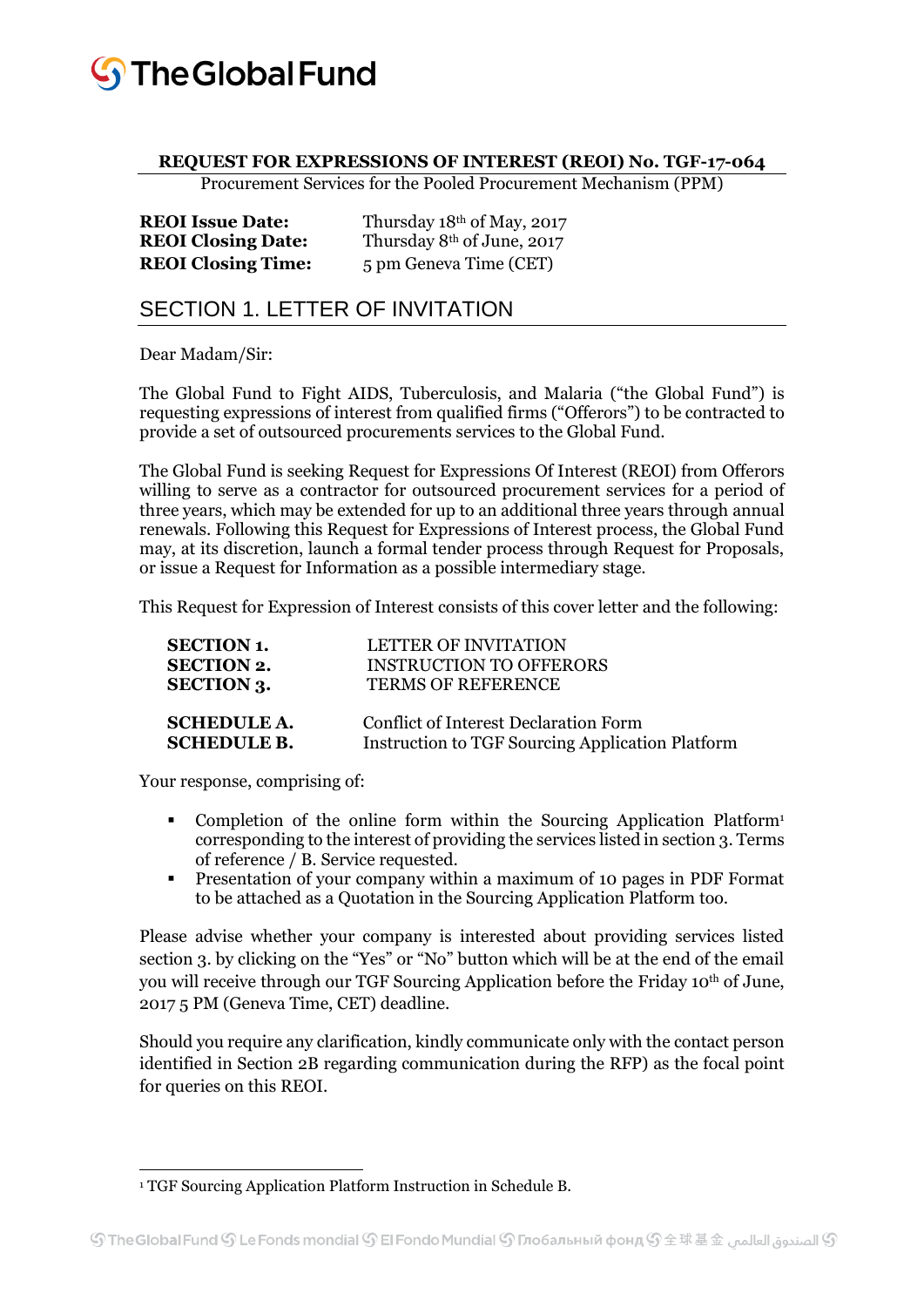## SECTION 2. INSTRUCTION TO OFFERORS

#### **A. GENERAL CONDITIONS**

- 1. This REOI is in line with the Global Fund's Procurement Regulations (2015 as amended from time to time) which may be found at https://www.theglobalfund.org/en/business-opportunities/. The following are integral parts of this REOI.
- 2. The Global Fund Standard Terms and Conditions form an integral part of this ROEI and the principles and relevant conditions of these will be included in any resulting contract from a Request for Proposals process should the Global Fund decide to initiate such a process. Submitting a response to this solicitation constitutes acceptance of these terms and conditions, found at this link on the Global Fund website: http://www.theglobalfund.org/en/business/.
- 3. To be eligible as a supplier of services to the Global Fund, Offerors must comply with the Code of Conduct for Suppliers and the Sanctions Panel Procedures. Both are located on the Global Fund website at the following link: <http://www.theglobalfund.org/en/business/>
- 4. The Global Fund may, at its discretion, change the closing date, cancel the REOI, or revise the statement of services or terms of reference, by issuing an amendment to this solicitation. All amendments to this REOI will be posted on the Global Fund website listed below. It is the offerors responsibility to consult the Global Fund website to ensure that they are aware of amendments to this REOI. (Website: [http://www.theglobalfund.org/en/business\\_opportunities/\)](http://www.theglobalfund.org/en/business_opportunities/)
- 5. For the purposes of this document, Request for Expressions of Interest, applications and responses are used interchangeably.
- 6. Offerors are solely responsible for their own expenses, if any, in preparing and submitting an application to this Request for Expressions of Interest. This would include any costs incurred during functional demonstrations, oral presentations and subsequent meetings and negotiations.
- 7. This solicitation shall not be construed as a contract or a commitment of any kind. This request for expression of interests in no way obligates the Global Fund to issue a Request for Information or launch a tender, award a contract, nor does it commit the Global Fund to pay any cost incurred in the preparation of a proposal or application.
- 8. Confidentiality:

The contractor will be required to satisfy the Global Fund's requirements, rules and procedures related to confidentiality of data managed in the exercise of their services.

9. Conflicts of Interest

Should the Global Fund decide to issue a Request for Proposals to select a contractor for outsourced procurement services, all bidders will be required to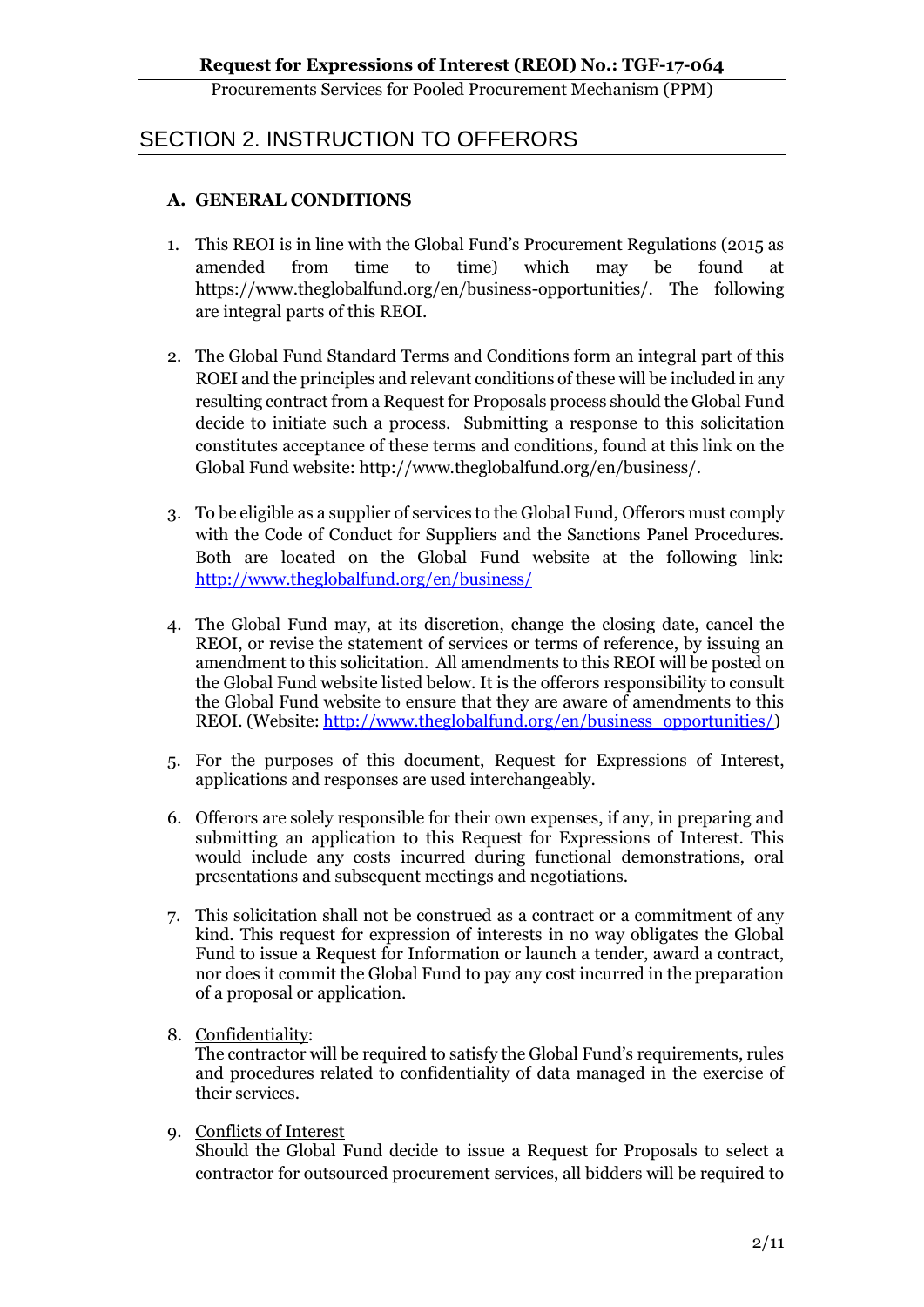must promptly notify the Global Fund in writing of any actual, perceived or potential conflict of interest concerning itself and its employees, contractors or agents or any of its affiliates and any of their employees, contractors or agents in respect of this REOI; any potential roles and interactions with the Global Fund or Global Fund Core Structures<sup>2</sup> - including for example such as being a Principal Recipient; Sub-Recipient; involvement in Local Fund Agent work; undertaking Global Fund consultancies; the activities proposed to be conducted under PPM, (including without limitation those relating to its staff and any subcontractors); and relationship with pharmaceutical companies.

#### **B. RESPONSE TO THE REOI**

This Request for Expression of Interest (REOI) is part of a process for the identification and selection of companies to provide services to the Global Fund. Based on the responses and the evaluation of those applications, further information may be sought by the Global Fund at a later date. This REOI may or may not result in a subsequent formal procurement process.

- 1. Each Offeror shall complete the online form, and provide a PDF format document describing its company.
- 2. Bidders are expected to fully respond to all questions mentioned in the online form and must provide relevant information as required.
- 3. All responses must be submitted in English.
- 4. Offerors are not be required to be interest for all services. However, bidders are encouraged to manifest for as many products as possible.
- 5. All communications with regard to this REOI process must be done through the Sourcing Application Platform, in the online discussion section.
- 6. Offerors are authorized to contact Mrs. Valerie Pellet-Langlais by email [\(valerie.pellet-langlais@theglobalfund.org\)](mailto:valerie.pellet-langlais@theglobalfund.org) in case they are facing technical issues only.

 $\overline{a}$ <sup>2</sup> Global Fund Structures As described at[: http://www.theglobalfund.org/en/about/structures/](http://www.theglobalfund.org/en/about/structures/)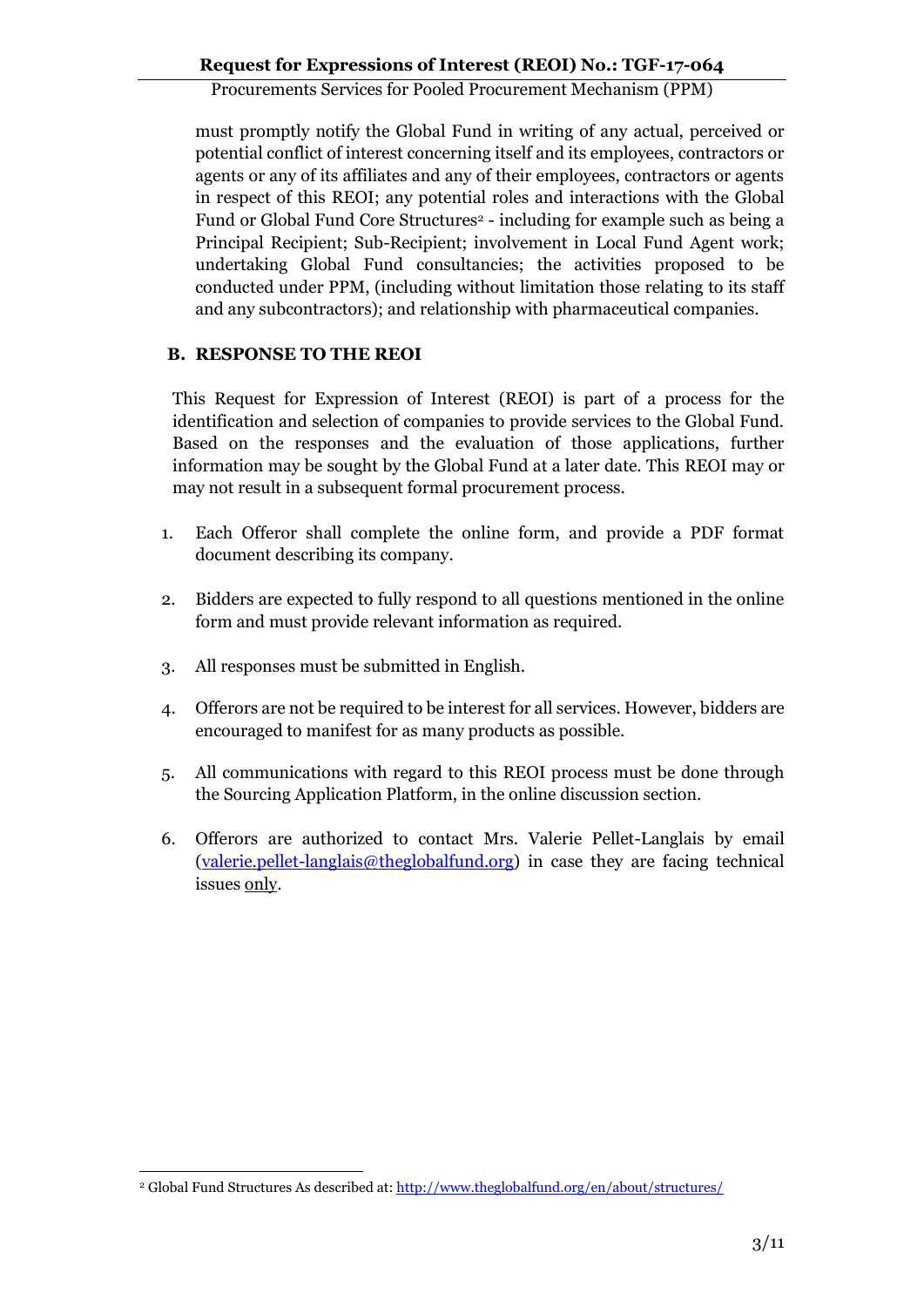# SECTION 3. TERMS OF REFERENCE

#### **A. BACKGROUND**

#### The Global Fund and Procurement of Health Products

The Global Fund is a 21st-century partnership organization designed to accelerate the end of AIDS, tuberculosis and malaria as epidemics. Founded in 2002, the Global Fund is a partnership between governments, civil society, the private sector and people affected by the diseases. The Global Fund raises and invests nearly US\$4 billion a year to support programs run by local experts in countries and communities most in need. Approximately 50% of this invested amount is for the procurement of pharmaceuticals and other health products.

Progress has been significant and by end 2015, 20 million lives have been saved, 9.2 million people are on antiretroviral treatment for HIV, 15.1 million have received TB treatment and 659 million Long Lasting Insecticidal Nets (LLIN) have been distributed. Further details of the Global Fund's mandate, programs and impact are available at [http://www.theglobalfund.org/.](http://www.theglobalfund.org/)

The Global Fund has a history of deliberately leveraging its position to shape markets for health products, contributing to improved health outcomes, increased value for money and more stable product availability. In 2007, the Board call for the Global Fund to play "a deliberate and strategic role in improving the impact of grants by influencing market dynamics" that resulted in the creation of the Voluntary Pooled Procurement (VPP) and Price and Quality Reporting (PQR) mechanisms to support this strategy.

May 2011, the Global Fund Board endorsed a Market Shaping Strategy<sup>3</sup> which acknowledged the critical role of the Global Fund, as the primary financier of essential health products, in shaping markets to maximize access to health products at affordable and sustainable prices. Whilst the 2011 Strategy initially applied to antiretroviral medicines, the 2015 Market Shaping Strategy<sup>4</sup> covered all the critical health product groups and aims to contribute to improved health outcomes, accelerate access to superior products and achieve significant cost savings.

In 2013, the Global Fund took the strategic decision to improve its purchasing effectiveness through more active engagement with the supply base thus resulting to the establishment of direct supplier relationships and strengthening the VPP to be one of the main tools to implement the Strategy and was renamed the Pooled Procurement Mechanism (PPM) in 2013.

 $\overline{a}$ <sup>3</sup> See Market Dynamics Committee Report to the 23rd Board Meeting at https://www.theglobalfund.org/board-decisions/b23-dp21/

<sup>4</sup> <https://www.theglobalfund.org/board-decisions/b34-dp08/>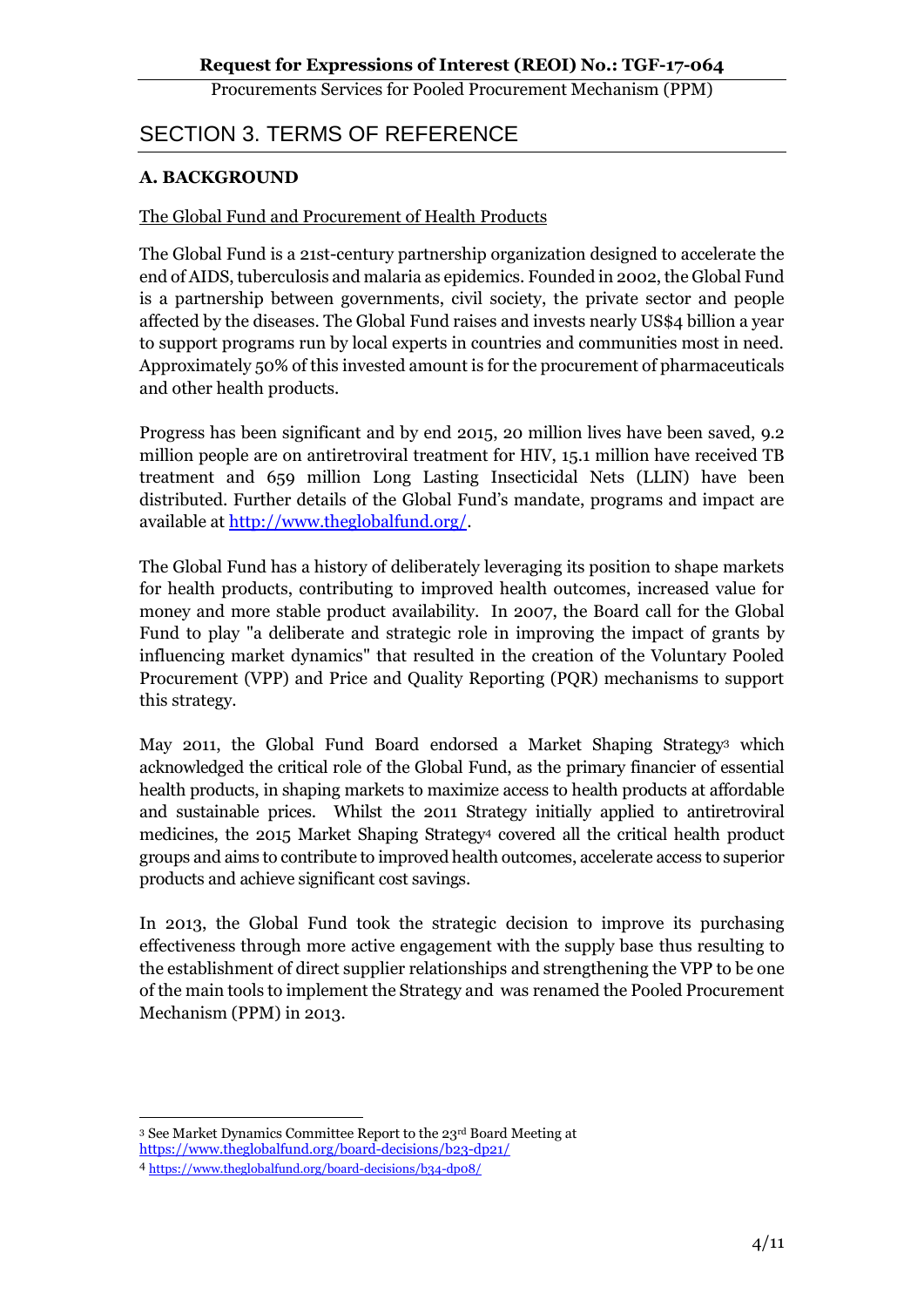This has resulted to date in the development of Procurement Strategies, followed by the launch of global tenders and the subsequent establishment of long term Framework Agreements with successful suppliers for a number of product groups:

- Long Lasting Insectidial Nets (LLINs) in 2013 and 2015
- Artemisinin Combination Therapies (ACTs) in 2014
- Antiretroviral Medicines (ARVs) in 2015
- Viral load and early infant diagnostics in 2015
- Strategies are under development in 2017 for rapid diagnostic kits for HIV and tests for Malaria; and in 2018 for Essential medicines used in HIV programs

In addition to these product categories, Global Fund's recipients of grant funds ("Principal Recipients" or "PR") may use PPM services to procure additional products that might have limited benefits from procurement strategies but are critical to the PR for program management and grant implementation.

The PPM model is based on the outsourcing of key activities, such as having a relevant contractor who will be acting as the procurement agent of the PR in respect of the PPM procurements. Although the Global Fund may facilitate communications between the PR and the contractor, the Global Fund does not be act as the agent of either party.

PPM currently procures pharmaceuticals and other health products for over 60 countries with spend of \$1.2 billion, representing about 60% of the Global Fund's spend on pharmaceuticals and other health products.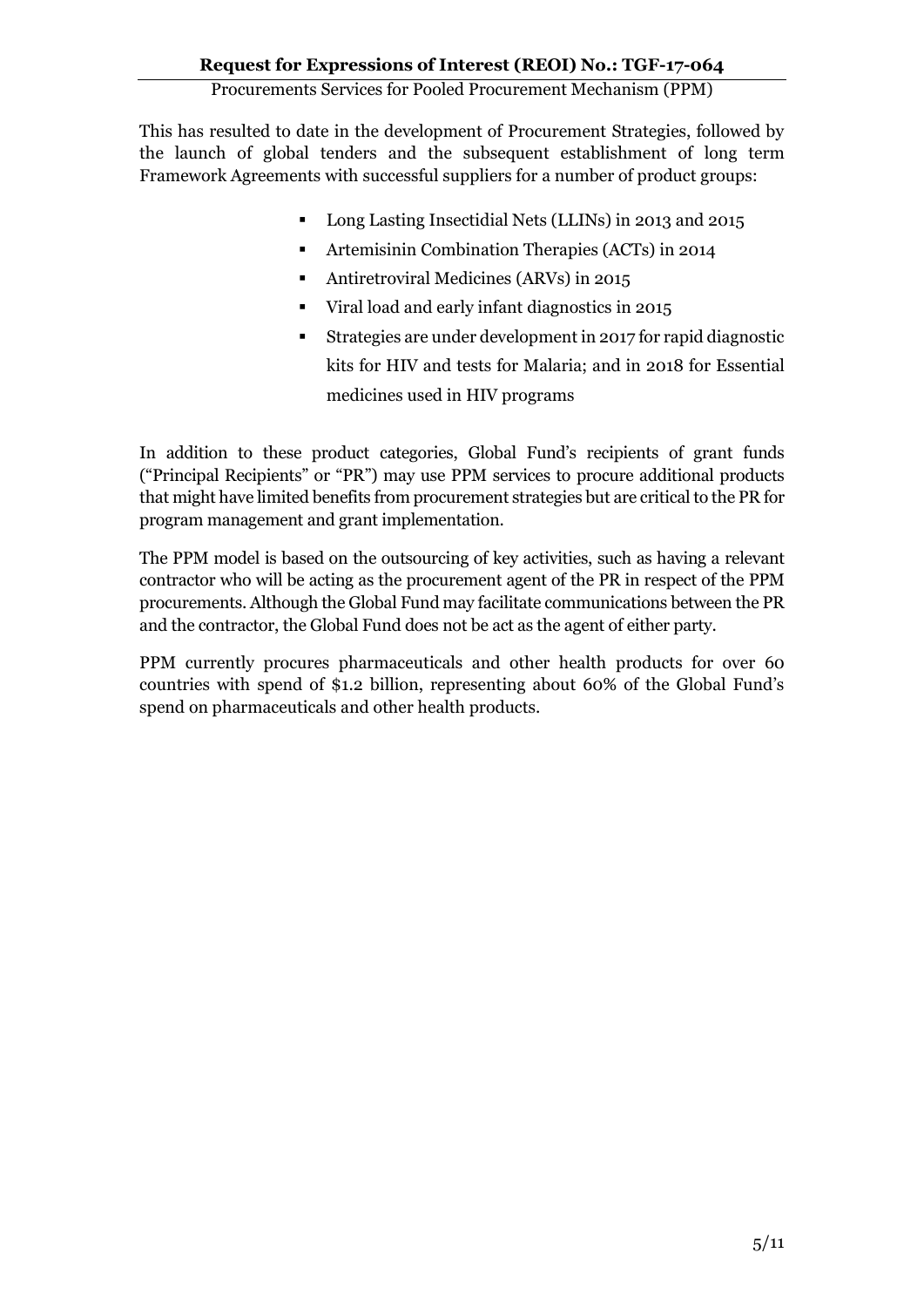| <b>Health product group</b>        | <b>Confirmed orders; US</b><br>\$ million | <b>Number of Purchase</b><br><b>Orders</b> |  |
|------------------------------------|-------------------------------------------|--------------------------------------------|--|
|                                    | 2015-1016 Average                         | 2015-1016 Average                          |  |
| <b>Pharmaceuticals</b>             | 500.4                                     | 1,069                                      |  |
| <b>ARVs</b>                        | 401.1                                     | 780                                        |  |
| ACT <sub>s</sub>                   | 74.2                                      | 174                                        |  |
| <b>Essential medicines</b>         | 25.3                                      | 115                                        |  |
| <b>Health Technologies</b>         | 393.6                                     | 1,396                                      |  |
| <b>LLINS</b>                       | 212.3                                     | 113                                        |  |
| Rapid diagnostic kits for HIV      | 58.5                                      | 205                                        |  |
| Rapid diagnostic tests for malaria | 25.7                                      | 58                                         |  |
| Diagnostics <sup>6</sup>           | 54.7                                      | 646                                        |  |
| Lab and medical supplies           | 15.4                                      | 290                                        |  |
| Condoms                            | 9.4                                       | 54                                         |  |
| Indoor residual spray              | 17.7                                      | 30                                         |  |
| Total                              | 894.0                                     | 2,465                                      |  |

#### Table 1: Value of confirmed orders for products through the PPM mechanism<sup>5</sup>

Table 2: Cumulative list of countries utilizing the PPM mechanism (2015-2016)<sup>7</sup>

| Countries                |                    |            |                  |  |  |
|--------------------------|--------------------|------------|------------------|--|--|
| Afghanistan              | Congo DRC          | Indonesia  | Papua New Guinea |  |  |
| Angola                   | Cote D'Ivoire      | Laos       | Philippines      |  |  |
| Armenia                  | Dominican Republic | Liberia    | Rwanda           |  |  |
| Bangladesh               | <b>East Timor</b>  | Madagascar | Senegal          |  |  |
| <b>Belarus</b>           | Ethiopia           | Malawi     | Sierra Leone     |  |  |
| Benin                    | Fiji               | Mali       | Solomon Islands  |  |  |
| Bhutan                   | Gambia             | Mauritania | Sri Lanka        |  |  |
| Burkina Faso             | Georgia            | Mongolia   | Tanzania         |  |  |
| Burundi                  | Ghana              | Mozambique | Thailand         |  |  |
| Cambodia                 | Guatemala          | Myanmar    | Togo             |  |  |
| Cameroon                 | Guinea             | Namibia    | Uganda           |  |  |
| Cape Verde               | Guinea Bissau      | Nepal      | Vietnam          |  |  |
| Central African Republic | Guyana             | Nicaragua  | Yemen            |  |  |
| Chad                     | Haiti              | Niger      | Zambia           |  |  |
| Comoros                  | Honduras           | Nigeria    | Zimbabwe         |  |  |
| Congo                    | India              | Pakistan   |                  |  |  |

### **B. SERVICES REQUIRED**

 $\overline{a}$ <sup>5</sup> Prior to 2011, Rapid diagnostic tests for malaria and Rapid diagnostic kits for HIV were classified as non-core products. This change in classification may bring about some apparent data inconsistencies in different reports.

<sup>6</sup> Includes viral load and early infant diagnostics products under framework agreements and other diagnostics not under framework agreement

<sup>7</sup> A country is included if it has placed at least one order for any of the health products managed under PPM.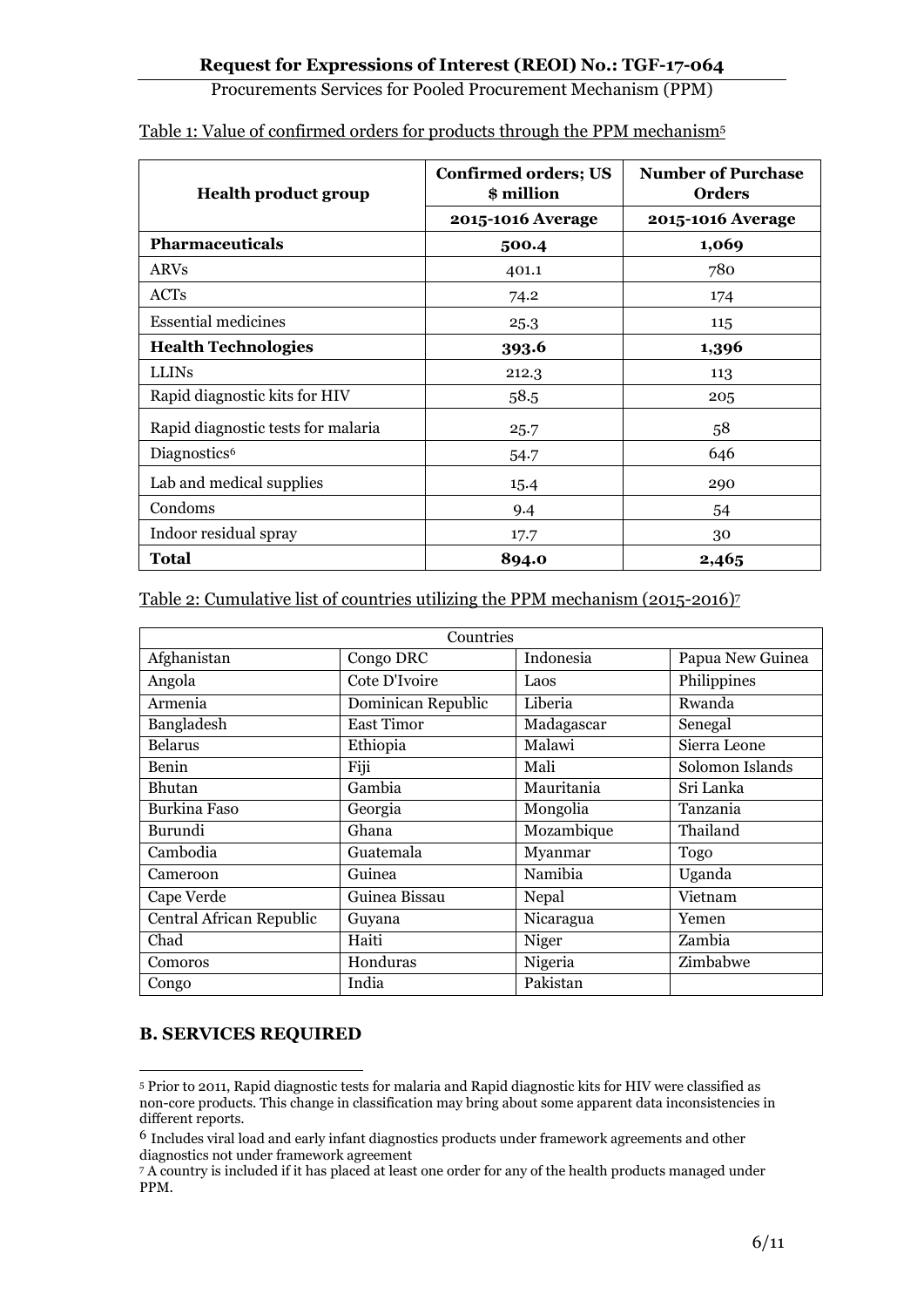The following section outlines the services the Global Fund PPM is seeking contractor(s) to provide. Note that any eligible contractor can express an interest in one or more of the services. It is not necessary to express interest in providing all services bundled together and an expression can be made to only provide one service on a standalone basis.

The contractor(s) will be acting as the procurement agent of the relevant PR in respect of PPM procurements, and although the Global Fund may facilitate communications between the PR and the contractor, the Global Fund will not be acting as the agent or contractor of either party

#### **1. Provide procurement services for health products managed under framework agreement**

- a. The contractor will be expected to offer procurement services for a range of health products managed under PPM framework agreements. The core functions includes processing individual orders / requests received from the Principal Recipients (PRs) through Wambo.org8. Procurement must be conducted in accordance with the relevant Global Fund grant agreement and prevailing Global Fund Policies on the Procurement and Supply Management of Health Products<sup>9</sup> and other relevant international good procurement practices including those developed by WHO and the Interagency Pharmaceutical Coordination Group.
- b. Procurement of framework agreement products will require the contractor to drawn down on contracts between the Global Fund and panel suppliers for specified products. Except in exceptional circumstances they will only be required to perform the process of placing a purchase order on a supplier on behalf of the PR, under the Global Fund's instruction.
- c. The contractor may or may not be required to hold title of products from supplier pickup to PR delivery.

### **2. Provide procurement services for non-framework agreement health products**

a. The contractor will be expected to offer procurement services for a range of health products where there are no framework agreement. The core functions includes procuring these health products based on individual orders / requests received from the Principal Recipients (PRs), processed through Wambo.org <sup>10</sup>. Procurement must be conducted in accordance with the relevant Global Fund grant agreement and prevailing Global Fund Policies on the Procurement and Supply Management of Health Products<sup>11</sup> and other relevant international good

 $\overline{a}$ 

<sup>8</sup> <https://www.theglobalfund.org/en/wambo/>

<sup>9</sup> [https://www.theglobalfund.org/en/sourcing-management/policies-principles/;](https://www.theglobalfund.org/en/sourcing-management/policies-principles/) <https://www.theglobalfund.org/en/sourcing-management/quality-assurance/>

<sup>10</sup> <https://www.theglobalfund.org/en/wambo>

<sup>11</sup> [https://www.theglobalfund.org/en/sourcing-management/policies-principles/;](https://www.theglobalfund.org/en/sourcing-management/policies-principles/) <https://www.theglobalfund.org/en/sourcing-management/quality-assurance/>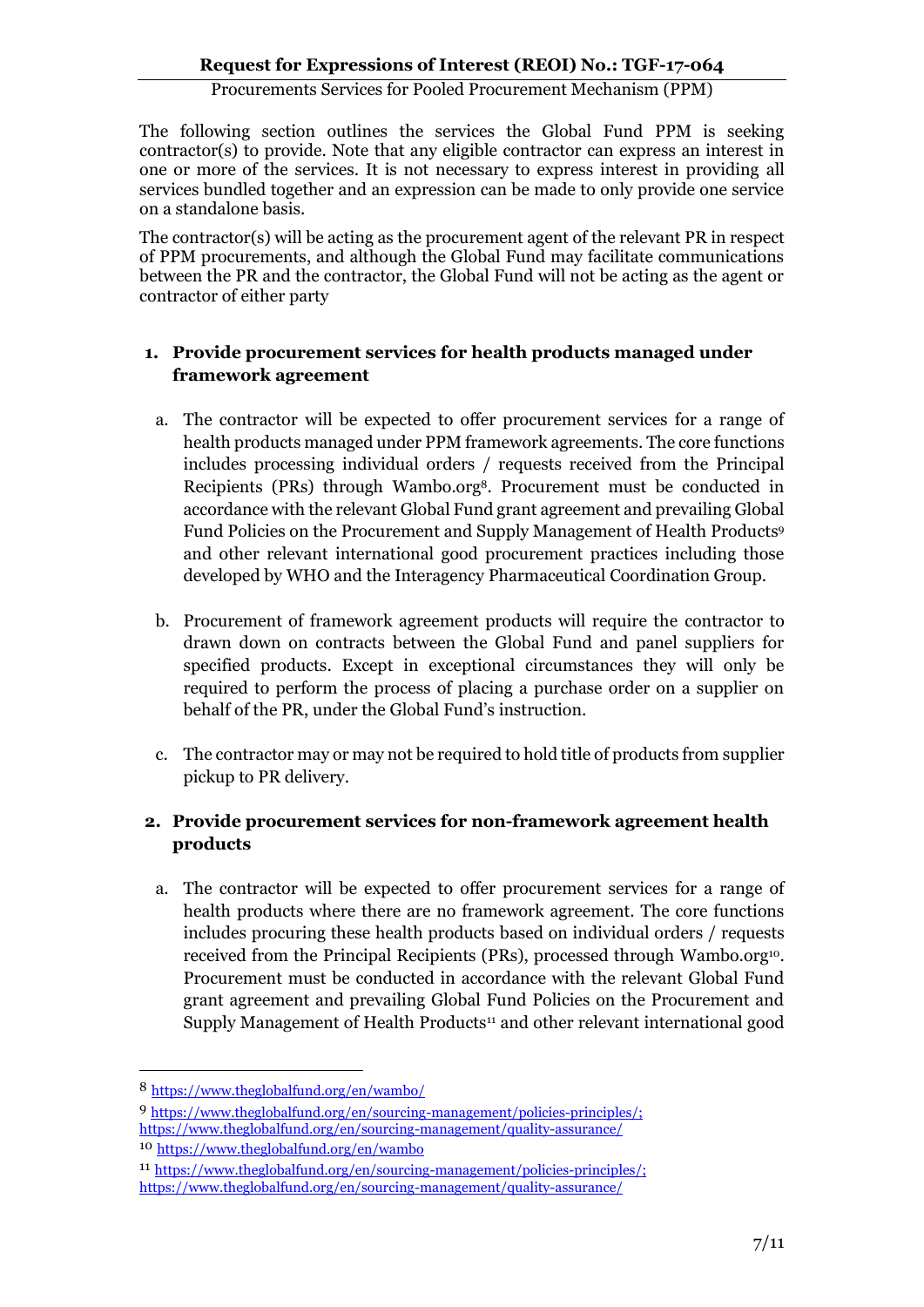procurement practices including those developed by WHO and the Interagency Pharmaceutical Coordination Group.

- b. Procurement of non-framework agreement products will be carried out via the Global Fund's category specific strategy, which may or may not include interacting with lab commodity supply catalogues, international pharmaceutical wholesalers or other entities as needed to accomplish the category strategy.
- c. The contractor may or may not be required to hold title of products from supplier pickup to PR delivery.

### **3. Provide integrated data management system**

- a. The Global Fund may or may not establish an information system for managing PPM procurement, and logistics information. If and once this system is established the contractor will be required to submit both real-time and periodic data for this system in a format and frequency to be agreed with the Global Fund.
- b. In the interim, the contractor will make available real-time data to inform the PR and the Global Fund of each step in the order and delivery process. Corresponding documentation will be systematically provided to the PR and when required to the Global Fund. The Global Fund will notify the contractor regarding the format and frequency of submission of this information.
- c. Until further notice the contractor will be responsible for reporting the PR's procurement of those health products required to be entered into the Global Fund's Price and Quality Reporting mechanism<sup>12</sup>.

### **4. Coordinate final delivery of product with Global Fund selected freight providers**

a. The Global Fund will shortly conduct an RFP and to select logistics service providers to provide freight services component of the PPM . The contractor will be required to coordinate with or manage these Global Fund selected providers during the pickup and delivery of commodities.

#### **5. Provide Other Essential Services to PPM**

- a. Other essential services to PPM may include, but not be limited to: providing payments to suppliers on behalf of countries; working with Global Fund's Supply Chain Department in resolving supply chain challenges related to the PPM activities
- **6. Provide quality assurance and control services for health products**

 $\overline{a}$ <sup>12</sup> <http://www.theglobalfund.org/en/procurement/pqr/>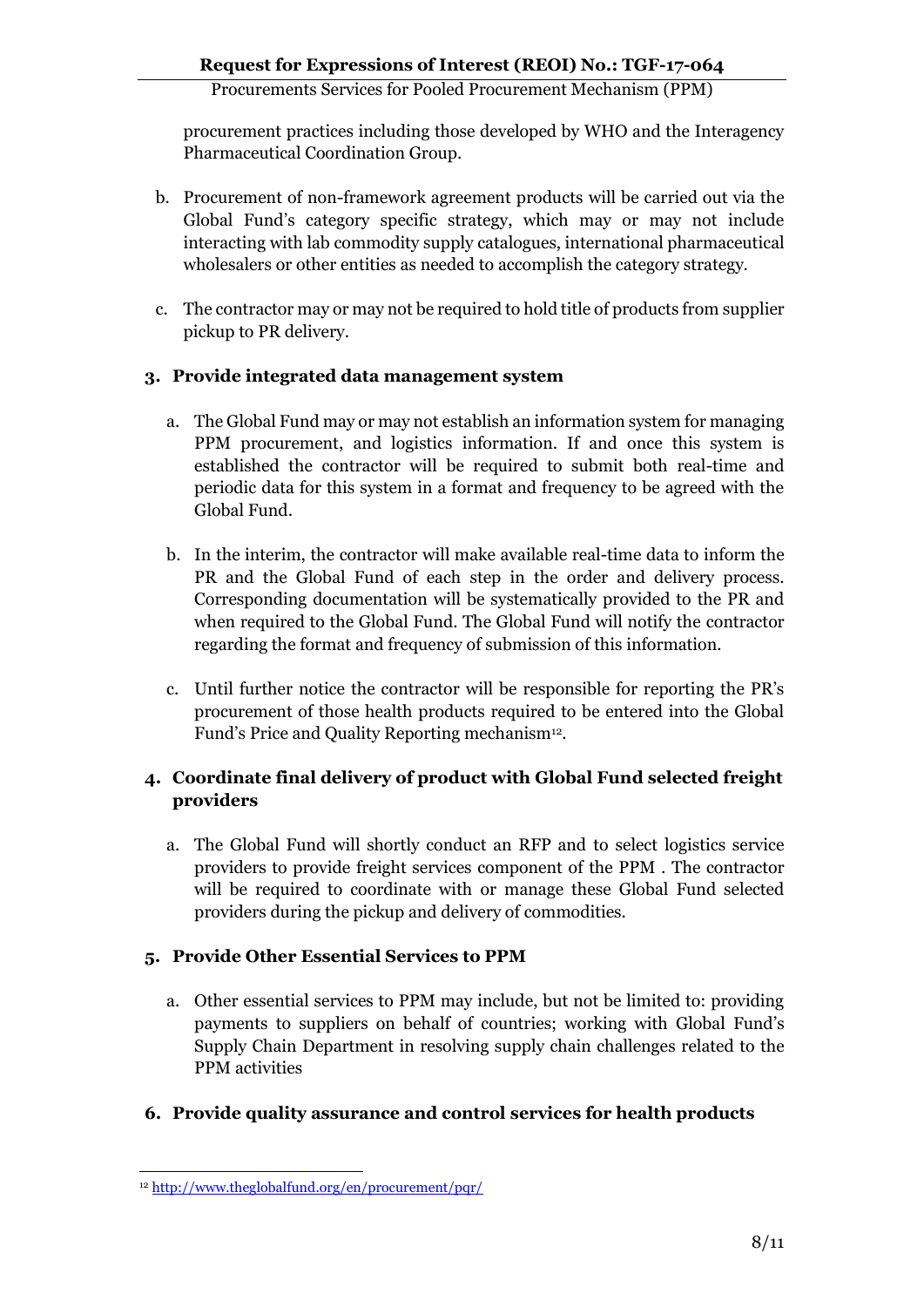- a. The contractor will be expected to offer quality assurance and quality control services for a range of PPM health products based on individualized requests received from the Principal Recipients and/or by the Global Fund's Quality Assurance Team, processed through a communication framework, and in line with any applicable Global Fund Quality Assurance policies. Quality assurance and control services must be conducted in accordance with the relevant Global Fund policy, requirements and other relevant guidelines in line with internationally recognized norms and standards.
- b. If and once the Global Fund Integrated data Management System is established the contractor will be required to submit both real-time and periodic data related to Quality Assurance/Quality Control activities for this system in a format and frequency to be agreed with the Global Fund.

#### **7. Provide and maintain a catalogue for one or more non-framework agreement categories**

- a. The contractor will be expected to provide and maintain a catalogue for one or more non-framework agreement categories. These catalogues will potentially be maintained via the Wambo.org platform or through the contractor's own mechanisms linked through the Wambo.org platform.
- **8. Provide support to Wambo.org and Selected Principal Recipients during domestic financing pilot project.** The contractor may or may not be required to provide support to the wambo.org domestic financing pilot project. Should the need materialize the support would involve all aspects of procurement process from managing the funds (advanced payment) from principal recipients to procurement and delivery of products.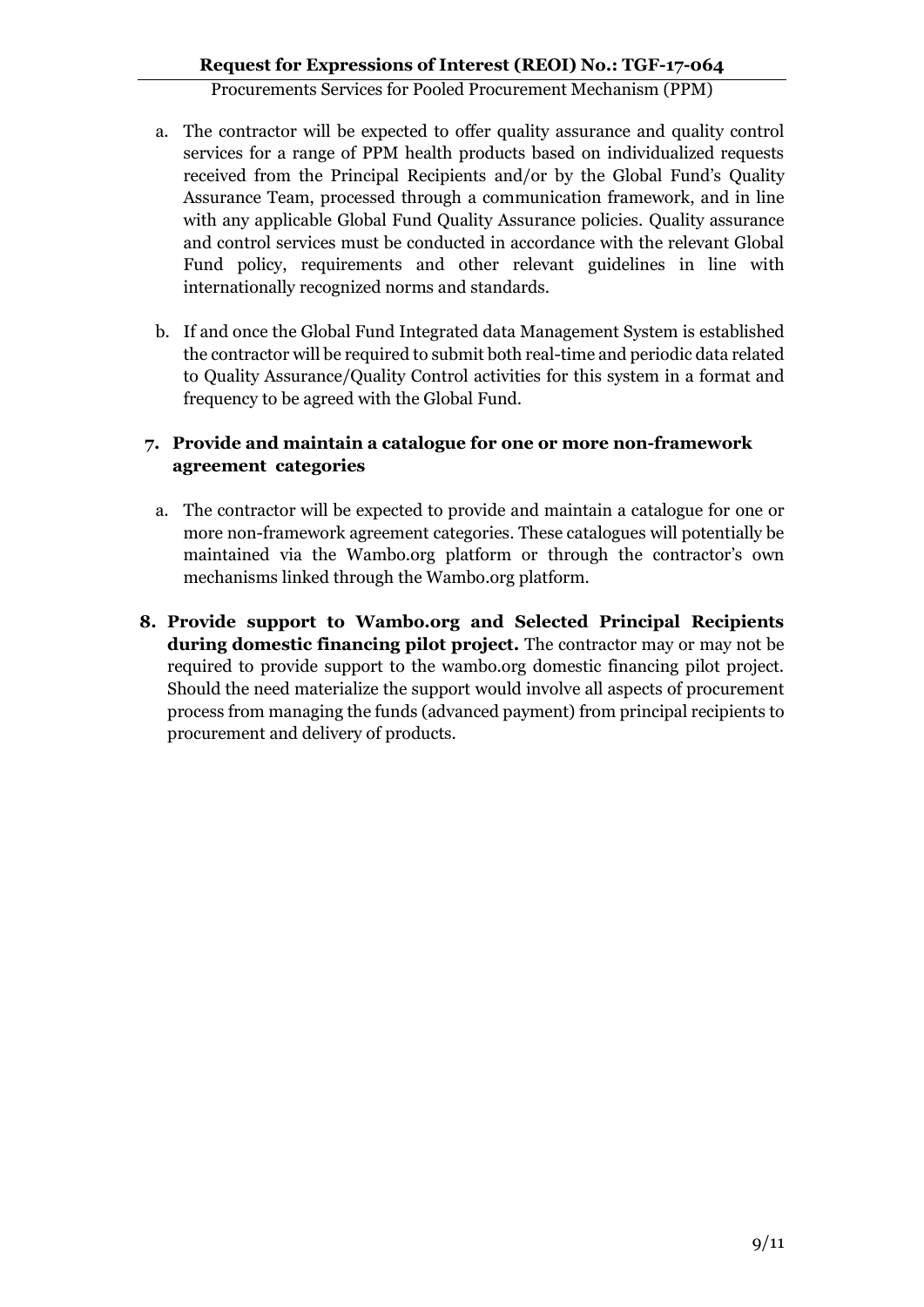#### **SCHEDULE A** Conflict of Interest Definition and Provisions

#### **A. CONFLICT OF INTEREST DEFINITION & PROVISIONS**

Should the Global Fund decide to issue a Request for Proposals to select a contractor for outsourced procurement services, all bidders will be required to promptly notify the Global Fund in writing of any actual, perceived or potential conflict of interest concerning itself and its employees, contractors or agents or any of its affiliates and any of their employees, contractors or agents in respect of this REOI; any potential roles and interactions with the Global Fund or Global Fund Core Structures<sup>13</sup> including for example such as being a Principal Recipient; Sub-Recipient; involvement in Local Fund Agent work; undertaking Global Fund consultancies; the activities proposed to be conducted under PPM, (including without limitation those relating to its staff and any subcontractors); and relationship with pharmaceutical companies. Failure to fully disclose such information could lead the Global Fund to reject a proposal.

"**Conflict of Interest**" means a situation in which an Offeror, or an Affiliate (as defined below), or a sub-contractor (if any) of an Offeror, has interests (financial, organizational, personal, reputational or otherwise) that would or may appear to make it difficult for an Offeror to fulfill its obligations to the Global Fund in its role as outsourced services provider in an objective, independent and professional manner, or a situation in which it is reasonable to foresee that such an interest would arise*.* 

A Conflict of Interest may arise in the following circumstances, which are not exhaustive:

- i. an Offeror has been, or is involved in the design of a proposal or request for funding that has been, or will be submitted to the Global Fund;
- ii. an Offeror has submitted an expression of interest, tender, bid or otherwise indicated interest in providing services of any nature to a Principal Recipient or a Sub-recipient that remains valid at the time of, and for the duration of the term of this Contract.

"**Affiliate**" means a business concern, individual or other entity that, directly or indirectly: (i) controls or can control an Offeror; (ii) is controlled by, or can foreseeably be controlled by, an Offeror; or (iii) along with an Offeror, is controlled by, or can foreseeably be controlled by, the same third party.

 $\overline{a}$ <sup>13</sup> Global Fund Structures As described at:<http://www.theglobalfund.org/en/about/structures/>